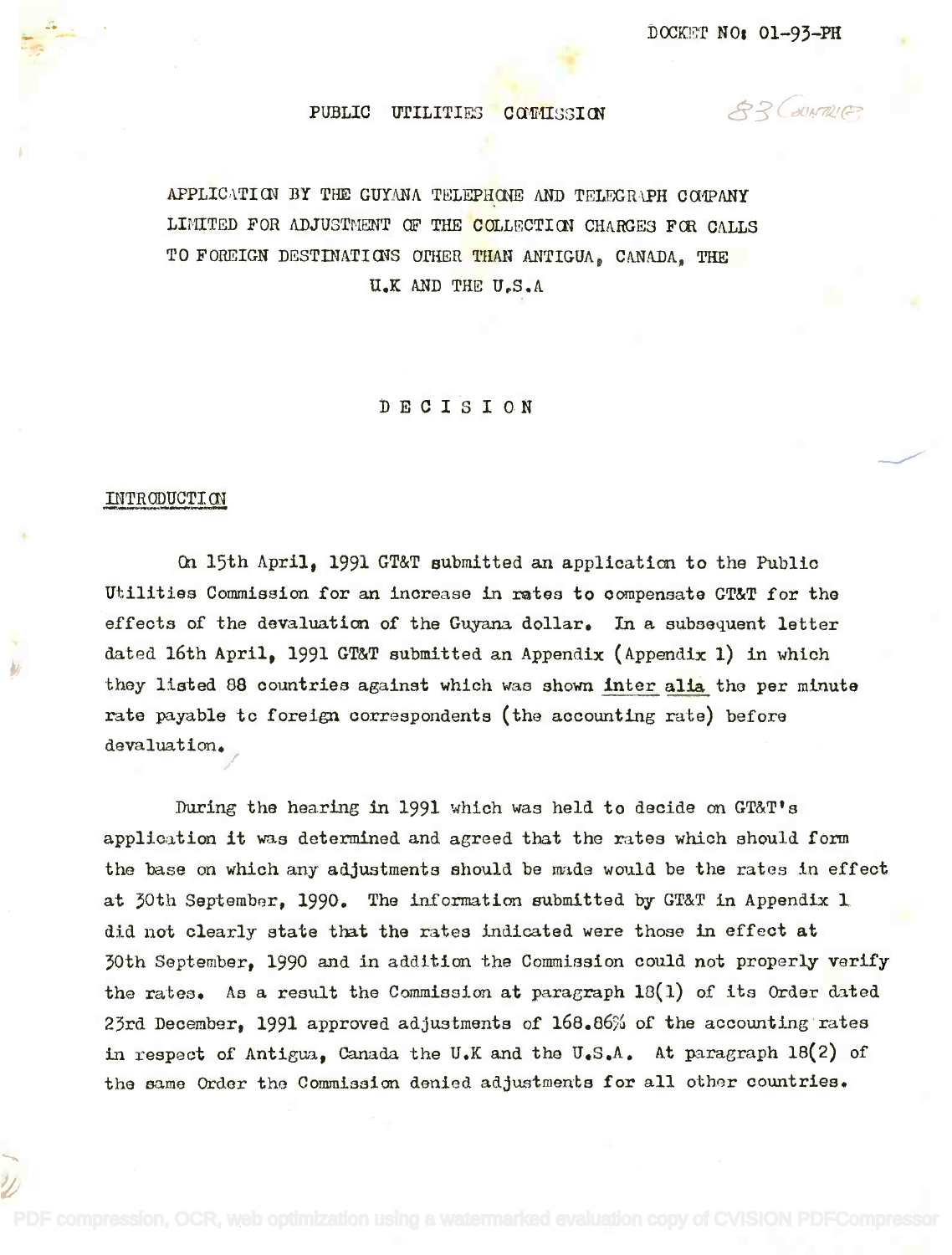The approved rates were effective from 20th May, 1991.

In a letter dated August 20, 1993 GT&T requested a review of the  ${\tt Commission}$ 's decision denying the rates and submitted additional information for the Commission's consideration.

### HEkRING

In keeping with a Notice of Public Hearing issued on December  $10<sub>g</sub>$ 1993, a hearing was held on December 1**7, 1993, at Bidco Training Centre, Anira** and Peter Rose Streets, Georgetown. The purpose of the hearing was to fix temporary rate adjustments of the collection charges for calls to foreign destinations other than the four countries for which adjustments had already been approved, pending final determination by the Commission.

### PARTIES PREGENT

GT&T was represented by Mr Clarence Hordatt, General Manager, Mr Godfrey Statia, Manager for Revenue, Mr Lawerence Fucella, Finance Controller, Miss Sonita Jagan, Assistant Finance Controller, Mr Joseph Saunders and Mr Raphael Trotman, Attorneys-at-Law, Legal Advisers.

Officials of the Guyana Consumers' Association were present at the hearing, but the Association did not request intervenor status in response to the invitation issued in the Notice of Public Hearing. There was no request from othor persons or individuals to participate in the proceedings.

#### EVIDENCE

The evidence considered at the hearing comprised mainly four schedules The evidence oonsidered at the hearing comprised mainly four schedules which listed 170 countries and gave information including the accounting and which listed 1'70 countries and gave information including the accounting and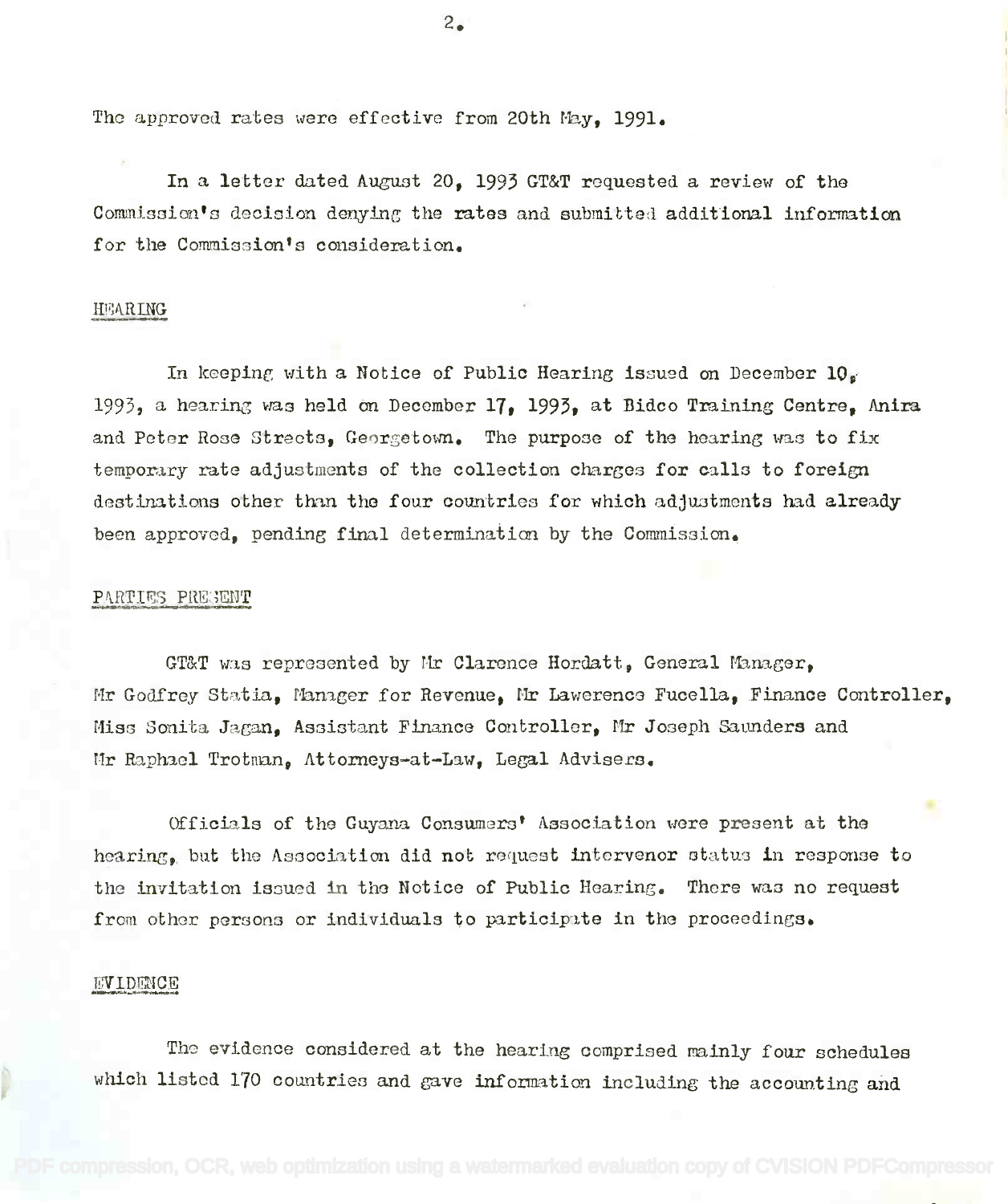collection rates in respect of those countries and accounting rates colleotion rates in respect of those countries and accounting rates information for the countries as per zone. In addition the documentation information for the countries as per zone. In addition the documentation submitted by GT&T when the rate adjustment was first requested and in relation submitted by GT&T when the rate adjustment was first requested and in relation to the hearing held in 1991 in that regard formed part of the evidence to be to the hearing held in 1991 in that regard fonned part of the evidence to be taken into account. taken into account.

One aspect of the evidence needs to be further discussed. As previously One aspect of the evidence needs to be further discussed. As previously stated on April 16th GMT submitted a list with 88 countries (Appendix 1) and stated on April 16th GT&T submitted a list with 88 countries (Appendix 1) and on August 20, 1993 submitted a new list with 170 countries (Schedule A). A decision had to be taken on whether the additional countries should be allowed. A decision had to be taken on whether the additional countries should be allowed. After very careful consideration the Commission concluded that a very liberal interpretation of a review might allow new evidence to support acceptance of interpretation of a review might allow new evidence to support acceptance of rates which could not have been properly verified in respect of countries already listed in the original application. It was felt however that this discretion listed in the original application. It was felt however that this discretion could not be extended to allow the inclusion of additional countries which did could not be extended to allow the inclusion of additional countries which did not form part of the original application. Accordingly it was decided that the not form part of the original application. Accordingly it *was* decided that the only countries to be considered would be those which were listed on Appendix 1. only countries to be considered would be those which were listed on Appendix 1.

One of the major concerns of the Commission is to ensure that when the One of the major concerns of the Commission is to ensure that when the rates are finally approved the collection charges and the accounting rates rates are finally approved the collection charges and the accounting rates components therefrom which form the basis on which the increased rates are to  $\qquad$ be calculated were in force at 30th September, 1990 and that this is verifiable by acceptable objective evidence. by acceptable objective evidence.

The hearing was held on the understanding that there would be a The hearing was held on the understanding that there would be a "fast track" approach by which the rates supplied by the Company would be "fast track" approach by which the rates supplied by the Company would be accepted without verification to allow the Commission to set a temporary accepted without verification to allow the Commission to set a temporary rate adjustment for a limited time during which the Commission would seek to rate adjustment for a limited time during which the Commission would seek to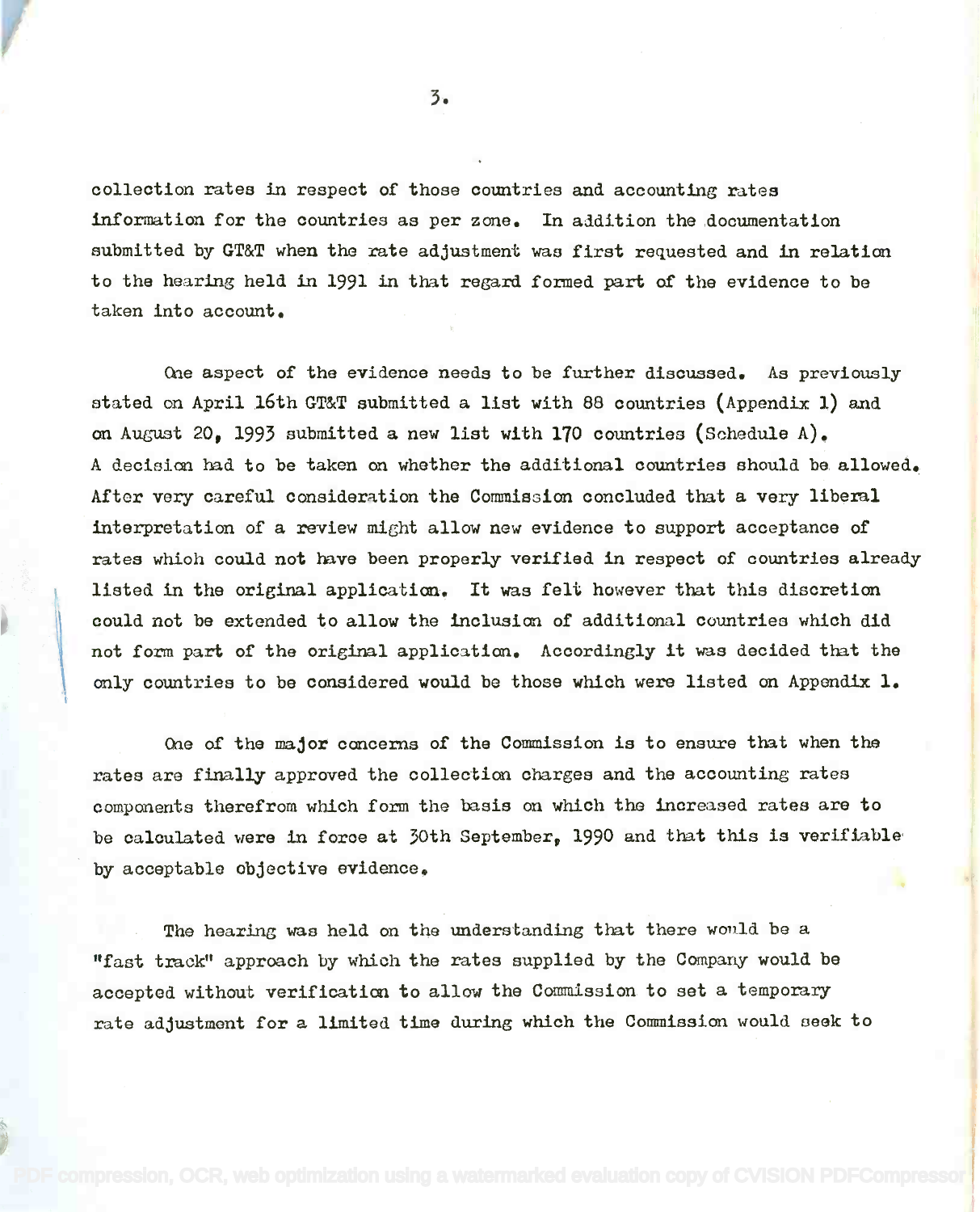verify the rttes that were in effect as at 30th September, 1990.

During the course of the hearings in December 1993 it was observed that the accounting rates as at 30th September, 1990 had not been included in any of the documents supplied in August. It was stated by the Company that no accounting rates would be found in the documentation supplied " ... at the exact date of 30th September, 1990. What you will find is that some of them are dated prior to 1990 and some are dated after 1990." It has already been noted that information showing the rates in force as at 30th September, 1990 was not supplied during the first hearing in 1991.

Notwithstanding the "fast track" approach it was considered that some checking of the data would be in order and the Commission's consultants were therefore requested to compare the list of accounting rates and collection charges submitted by the Company in 1991 for the 88 countries on Appendix 1 with those listed on Schedule A supplied in 1993. with thane listed on Schedule A supplied in 1993.

The consultant reported a high rate of discrepancies and inconsistencies inter alia as set out below:

# "FIUDINGS

re de la companya de la companya de la companya de la companya de la companya de la companya de la companya de

Two major documents were used during the Review (i) Appendix 1 of Section C of the Utility's letter dated 16th April, 1991 (hereinafter referred Section C of the utility's letter dated 16th April, 1991 (hereinafter referred to as Appendix 1) and (ii) Schedule A of the Utility's letter dated 20th August, 1993 (hereinafter referred to as Schedule A).

 $3.1$  Appendix 1 incorporates rates for eighty-eight (88) destinations including the four  $(4)$  for which rates have already been approved.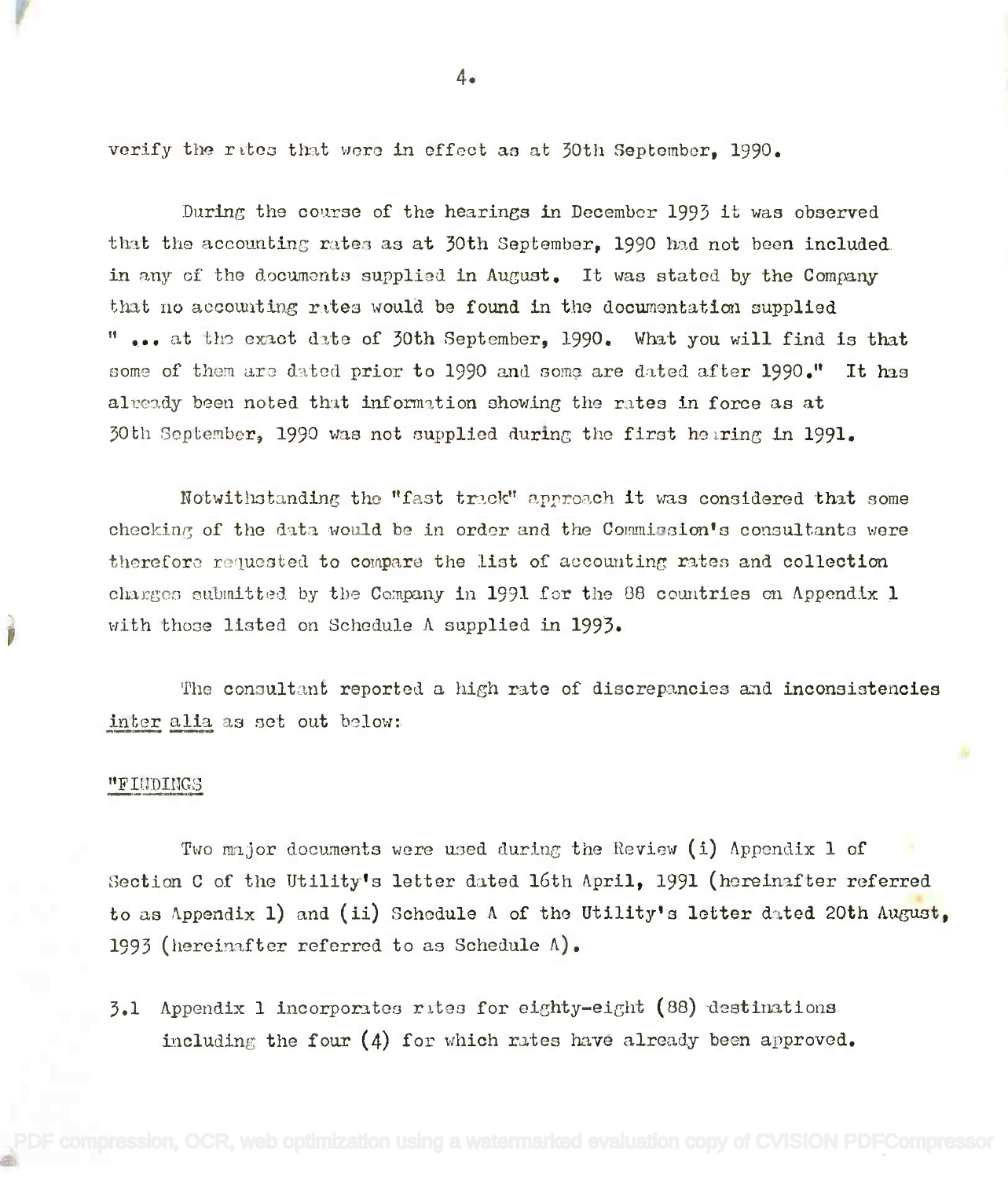In addition to which one destination  $-$  the Netherlands  $$ was listed twice. was listed twice.

- $5.2$  Schedule A incorporates one hundred and seventy (170) destinations inclusive of the four (4) referred to in 3.1. incluaive of the four (4) referred to in **;.1.**
- $3.3$  In comparing the rates used in Appendix 1 with those in Schedule A for 83 destinations (88 less 4 already approved and 1 duplicated) the following were observed. following were observed.

|          |                                   | Collection<br>Charges                    | Accounting<br>Rates                         |  |
|----------|-----------------------------------|------------------------------------------|---------------------------------------------|--|
|          | In agreement                      | 74                                       | 12                                          |  |
| $\pm$ 1) | Appendix 1 lower than Schedule A  | 6                                        | 56                                          |  |
| iii)     | Appendix 1 higher than Schedule A | 2                                        | 15                                          |  |
| iv)      | No rate quoted in Appendix 1      | (Saudi<br>Arabia)                        |                                             |  |
|          |                                   | 83                                       | 83                                          |  |
|          |                                   | <b>CONTRACTOR CONTRACTOR AND INCOME.</b> | Personal Property of the Contract of the Co |  |

- 3.4 There are anomalies in respect of 33 of the 83 destinations dealt 3.4 There are anomalies in respeot of 33 of the 83 destinations dealt with in Appendix 1, in that the Accounting Rate exceeds the Collection Charge  $-$  indicating that the Utility has to pay the foreign correspondent a higher accounting rate than that collected from the local subscriber. local subscriber.
- $5.5$  Appendix 1 also provides rates for alternative routes for 62 of the 83 destinations while Schedule A provides similar information for only 6 destinations. The Collection Charges for alternative routes only 6 destinations. The Collection Char~es for alternative routes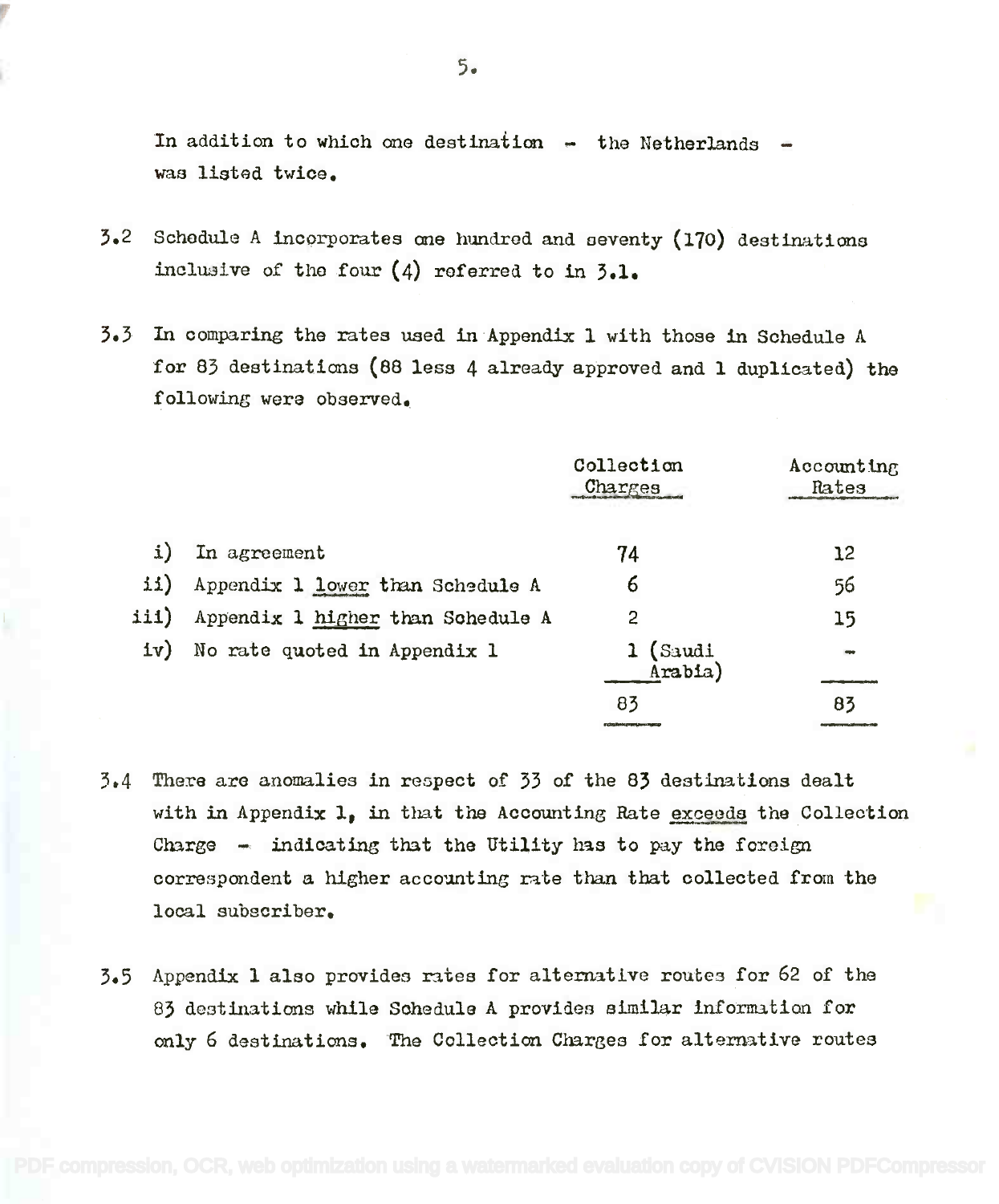remain unchanged for each of the 62 destinations, while in the case of the 6 they varied for one destination - ANGUILLA.

 $5.6$  No explanations are provided as to how the rates in Appendix 1 are arrived at." arrived at.1t

The Commission accepts the findings of the Consultants which indicate The Commissionaccepts the findings of the Consultants whioh indicate major disparities and anomalies in the two lists and underscore the need for ma.jor disparities and anomalies in the two lists and underscore the need for more detailed examination in order for the Commission to satisfy itself as to more dotailed examination in order for the Commissionto satisfy itself as to the correctness of the rates being used which will form the basis of the the correctness of the rates being used which will form the basis of the increase. In the circumstances having regard to the unverified nature of the increase. In the circumstances having regard to the unverified nature of the information at this point of time on which the decision is to be based, the many discrepancies in Appendix 1 and Schedule A both of which were supplied by the Company, and other factors already mentioned the Commission decided to set temporary rates using the following guidelines which were determined in a situation where no verification of the data contained in Appendix 1 and Schedule A has been attempted. Verification would have delayed a decision on Schedule A bas been attempted. Verification would have delayed a decision on the temporary rate increase. the temporary rate increase.

- 1. Only countries included in the original submission i.e **1.** Chly oountries included in the original submis3ion i.e Appendix 1 are to be considered in the Review. This Appendix 1 are to be considered in the Review. This resulted in 83 destinations being considered, since rates for four of the countries listed had been previously approved and one of the countries  $-$  Netherlands  $-$  had bean duplicated. been duplicated.
- 2. Whilst Collection Charges and Accounting Rates to be used 2. Whilst Collection Charges and Accounting Rates to be used for final determination of the rates should be those verified as being in effect at 30th September, 1990 the unverified rates supplied by GT&T would be used for the purpose of a temporary rate adjustment. temporary rate adjustment.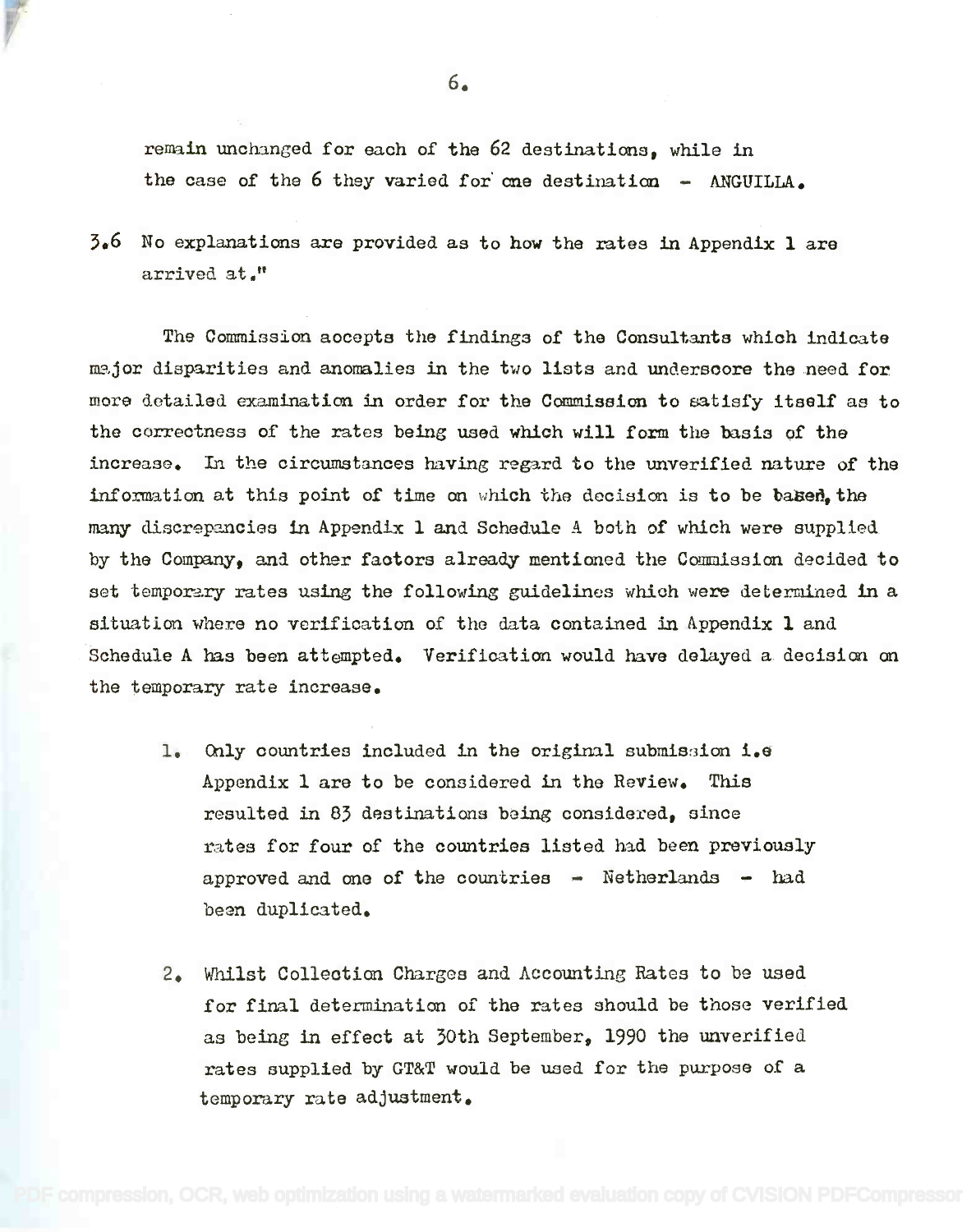- $3.$  When more than one Collection Charge/Accounting Rate are notified by the GT&T the lower or lowest is to be used except in relation to Saudi Arabia where only one Collection Charge was provided (on Schedule  $\Lambda$ ).
- 4. The temporary increase in the Accounting Rate will be 70% of the full increase of  $168.86%$  and is to be computed as follows:-

 $(\text{According Rate} \qquad \text{X} \quad \text{1.6886} \times \text{0.70}) = \text{Temperature}$  Increase submitted by GT&T) in Accounting Rate submitted by GT&T)

- 5. With regard to 4 above it should be noted that 30 of the 83 destinations under consideration have accounting rates that are higher than the collection charges. In these cases in arriving at the temporary increase in the accounting rates arriving at the temporary increase in the accounting rates the collection charges are to be used in place of the accounting rates.
- 6. The temporary collection charges is to be arrived at as follows:

Temporary increase in Collection Charge Temporary Collection Accounting Rate  $\overline{r}$  submitted by GT&T Charge Accounting Rate Collection Charge Temporary Col1eotion Charge

The Commission considered that the guidelines set out above formed a reasonable basis on which to allow the increase, pending final determination of the matter, as it would allow the Company to improve its cash flow position and give the Commission sufficient time to finalize its deliberations on an informed basis. informod basis.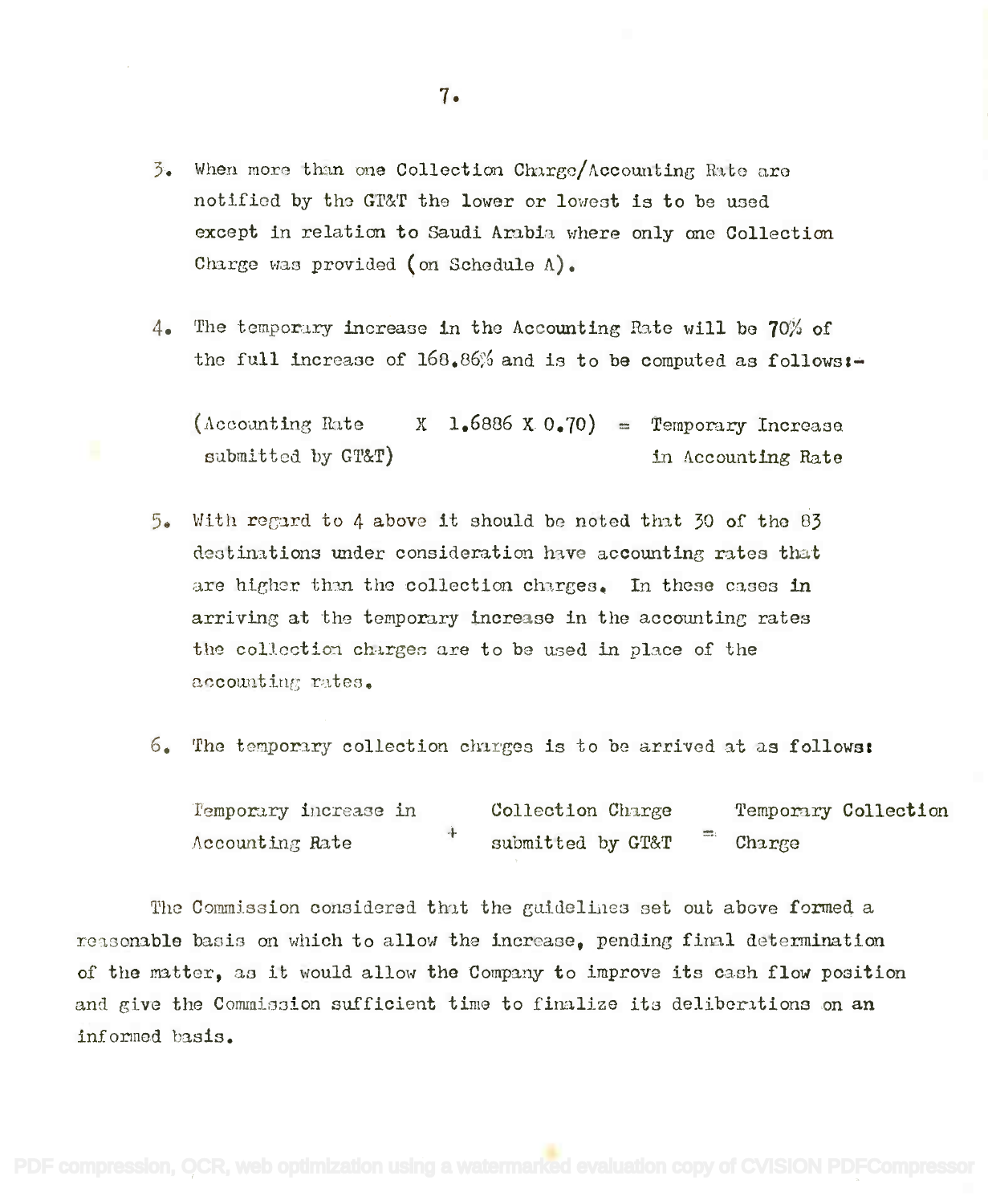ORDER

÷

Accordingly, the Commission orders as follows:

- (a) Pending final determination of GT&T's request, the utility is hereby authorised to implement with effect utility is hereby authorised to implement with effect from February 1, 1994, temporary adjustments of the collection charges for calls to foreign destinations collection charges for calls to foreign destinations in respect of the  $83$  countries as set out in Annex  $1$ hereof. The new collection charges are set out in column (vi) of the Annex. column (vi) of the Annex.
- (b) These temporary rate adjustments shall remain in effect up to April 30, 1994, unless the Commission reaches a final determination before that date, in which case the rates now authorised shall cease to have effect from such date as the Commission may decide and shall be replaced by the rates finally determined. This time replacen by the rates finally determined. This time limitation may be extended at the discretion of the limitation maybe extended at the discretion of the Commission. Commission.
- (c) GT&T shall publish an amended schedule of rates to give effect to the temporary rate adjustments. effect to the temporary rate adjustments.
- (d) GT&T shall maintain its records in such form as to enable it to refund or credit its customers in full, as the Commission may direct, in the event that the temporary rates charged during maydi.rect, in the event that the temporary rates charged during the period exceed the rates as finally determined by the Commission. Commission.